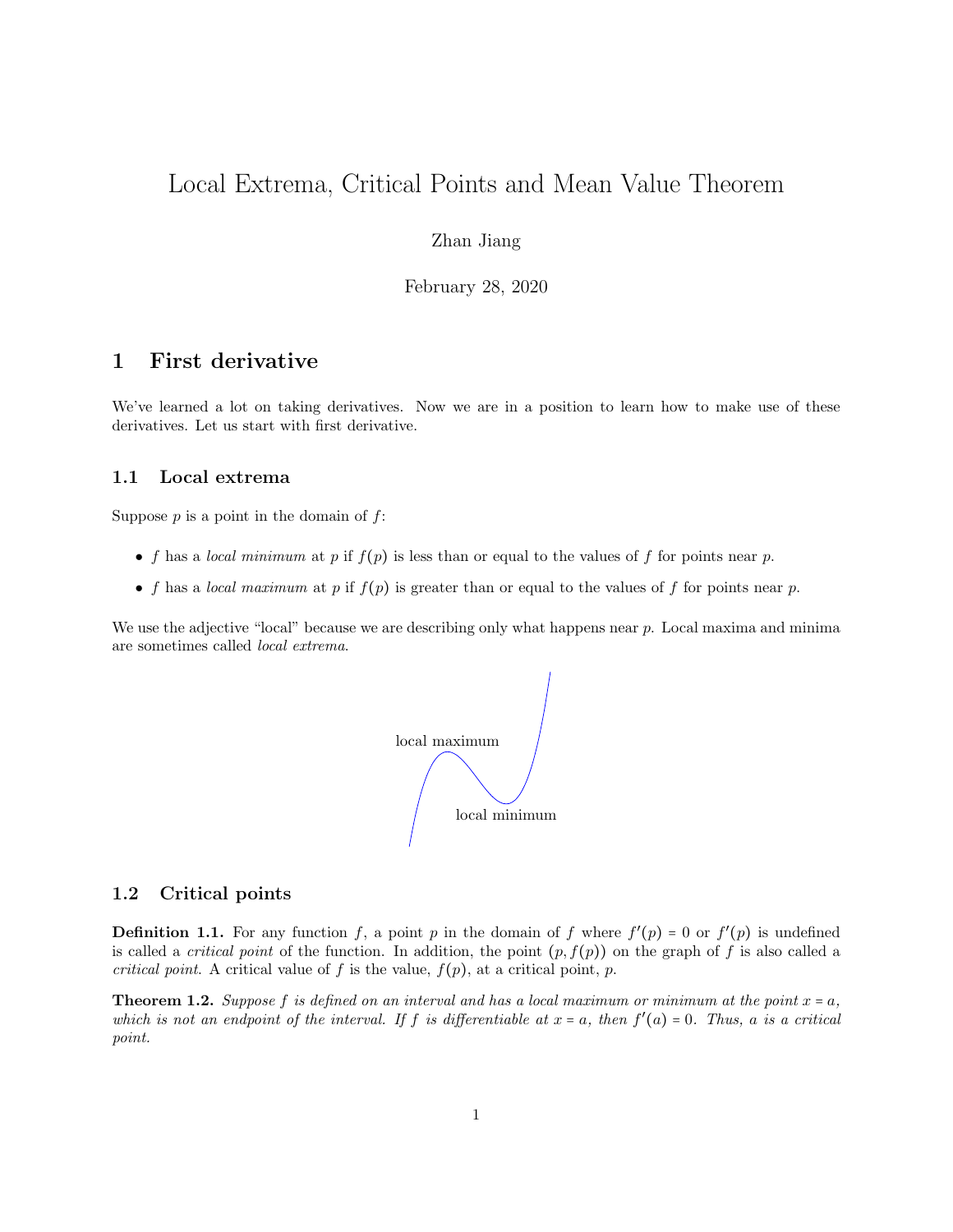#### 1.3 First derivative test

The First-Derivative Test for Local Maxima and Minima:

Suppose  $p$  is a critical point of a continuous function  $f$ . Moving from left to right:

- If  $f'$  changes from negative to positive at p, then f has a local minimum at p.
- If  $f'$  changes from positive to negative at p, then f has a local maximum at p.



**Example 1.3.** Suppose that  $f(x) = x^3 - 9x^2 - 48x + 52$ . How do we find all local extrema?

First we need to find all critical points. For that purpose, we take the derivative of the function, which is  $3x^2 - 18x - 48$ . Then we find all points such that the derivative is zero at that point. This is a quadratic function and hence we can use quadratic formula to find that two roots are  $x = -2, 8$ .

Now we use the first derivative test. So we draw a table as below

|  | . $-2 < x < 8$ | IJ |
|--|----------------|----|
|  |                |    |

By first derivative test, we see that  $x = -2$  is a local maximum, and  $x = 8$  is a local minimum.

Let's check the claim by looking at the graph



- 1. find all critical points and then use the first derivative test to determine local maxima and minima. Draw a graph to verify your answer.
	- (a)  $f(x) = 3x^4 4x^3 + 6$ . (b)  $f(x) = \frac{x}{2}$

 $x^2 + 1$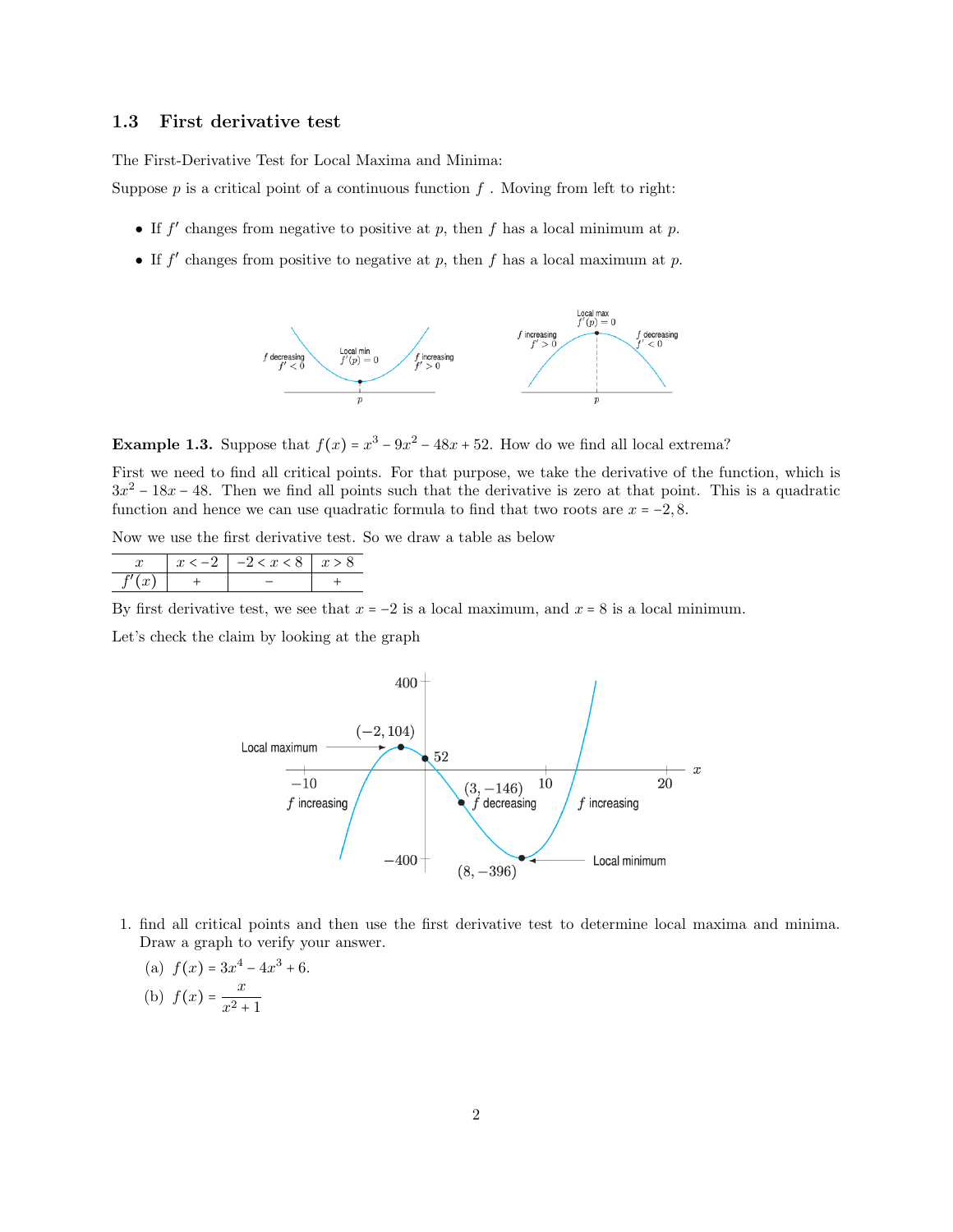## 2 Mean value theorem

**Theorem 2.1** (The Mean Value Theorem). If f is continuous on  $a \leq x \leq b$  and differentiable on  $a < x < b$ , then there exists a number c, with  $a < c < b$ , such that

$$
f'(c) = \frac{f(b) - f(a)}{b - a}.
$$

In other words,  $f(b) - f(a) = f'(c)(b - a)$ .



1. Applying the Mean Value Theorem with  $a = 2, b = 7$  to the function below leads to  $c = 4$ . What is the equation of the tangent line at 4?

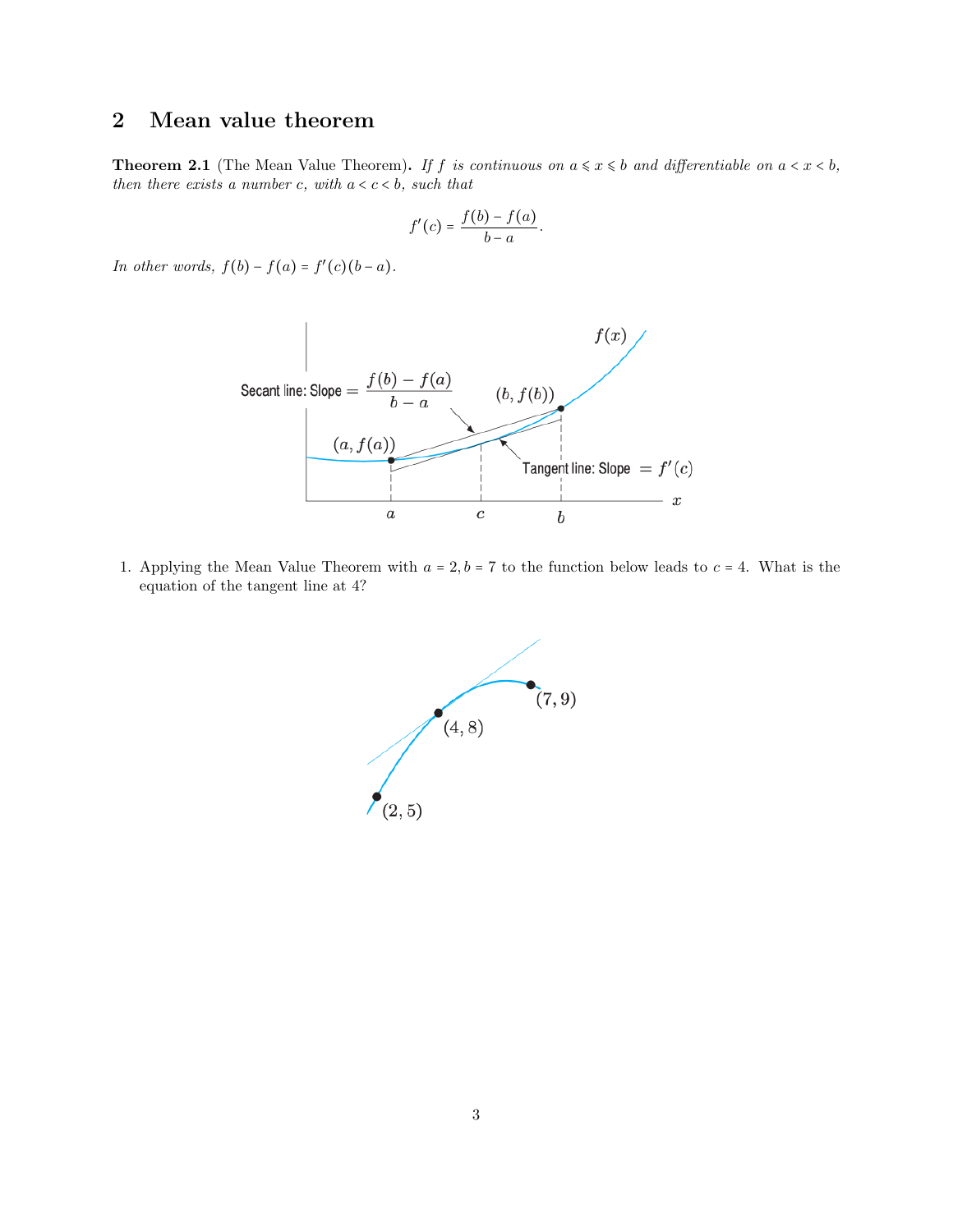**6.** [4 points] The graph of the function  $f(x)$  is shown below. Note that  $f(x)$  has a vertical tangent line at  $x = 5$ .



- a. [2 points] On which of the following intervals does the function  $f(x)$  satisfy the hypotheses of the Mean Value Theorem? Circle the correct answer(s).
	- $[0,2]$   $[1,3]$   $[2,4]$   $[3,5]$  none of **THESE**
- b. [2 points] On the interval [8, 12] the hypotheses of the Mean Value Theorem are true for the function  $f(x)$ . What does the conclusion of this theorem say in this interval? Answer:

#### 7. [5 points]

Yi is constructing a cardboard box. The base of the box will be a square of width  $w$  inches. The height of the box will be h inches. Yi will use gray cardboard for the sides of the box and brown cardboard for the bottom (the box does not have a top). Gray cardboard costs \$0.05 per square inch, while brown cardboard costs \$0.03 per square inch. Yi wants to spend \$20 on the cardboard for his box.



Write a formula for  $h$  in terms of  $w$ .